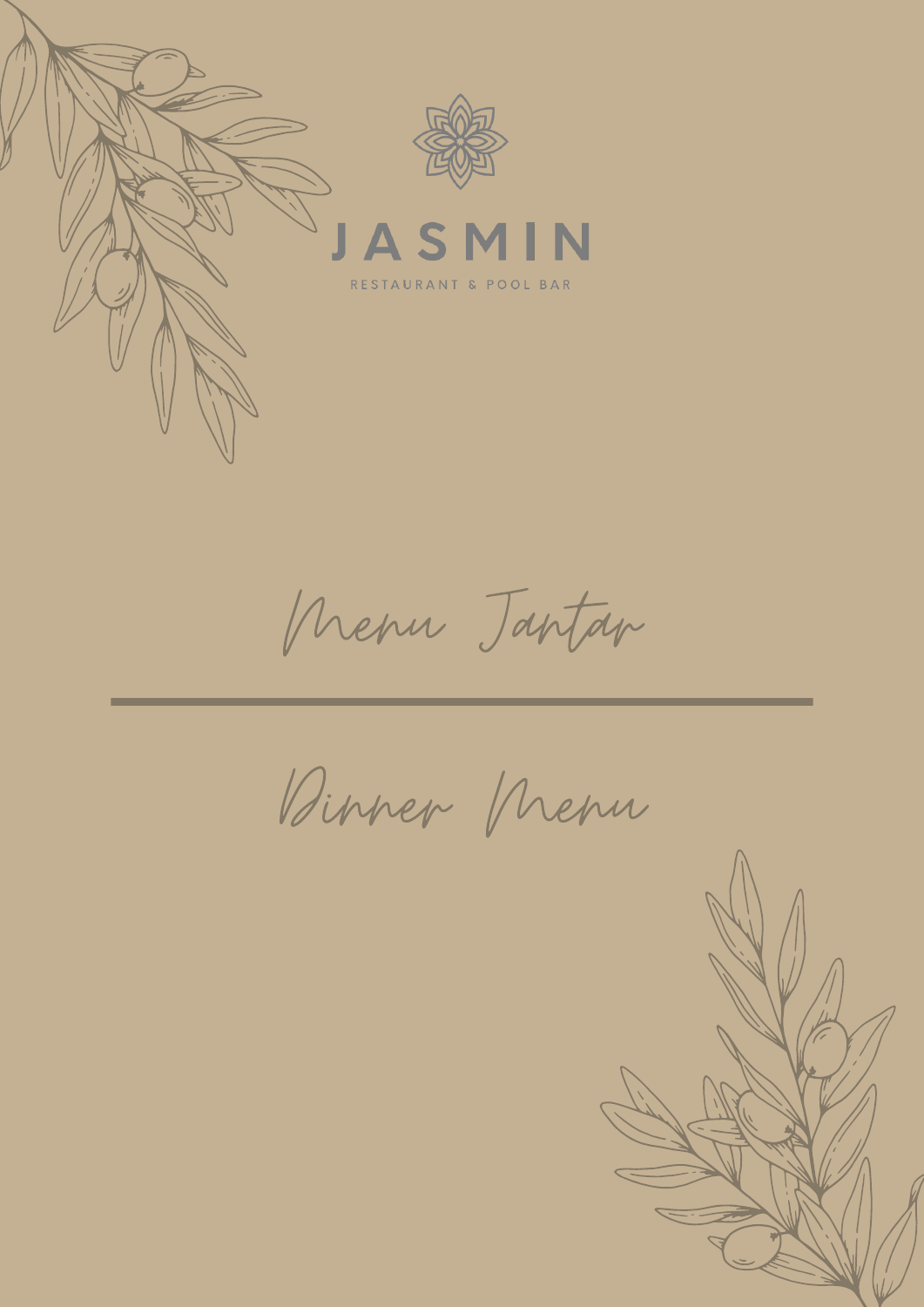

### ENTRADAS

**STARTERS** 

Pão, manteiga, azeitonas marinadas 3€

Bread, butter, marinated olives

Sopa de tomate com ovo escalfado e óleo de ervas 6,5€ Tomato soup with poached egg and herbs oil

> Cremedelegumes 5€ Vegetable creamy soup

> Chouriço Assado 8,5 € Roasted Chourizo

Tábua de presunto serrano, burrata, compota da época e tostas 13,5€ Parma ham board, borrata, season compote and toasts

Tábua de presunto e queijos, azeitonas, compota da época e tostas 12,5€ Parma ham and cheese board, olives, season compote and toasts

> Amêijoas à Bulhão Pato 12€ Clams traditional portuguese style

Camarão grelhado com Aioli e Old Bay sauce 13 € Grilled shrimp in aioli and Old Bay sauce

Burrata, manjericão, parmesão e gaspacho 12€

Burrata, basil, parmesan cheese and gaspacho

PIZZAS

Daily Pizza 12€ Diferente todos os dias diferent every day

Bacon e cebola 12€ Bacon and onion

Pepperoni 11€

Marguerita 10€ **Margherita** 

# DO CAMPO

FROM THE FARM

Saltimboca, gnocchis, cogumelos salteados 14€ Saltimboca, gnocchis, sautéed mushrooms

Frango Piri-Piri com salada mista e batata frita 12€ Chicken Piri-Piri with mixed salad and french fries

Carret de Borrego 200gr grelhado, Batata Hasselback, molho de menta e legumes assados 19,5€ Grilled lamb chop 200gr, Hasslback potato, mint sauce and roasted vegetables

> Entrecôte 200gr, 2 guarnições à escolha + 1 molho $*$  18  $\epsilon$ Entecôte 200gr, 2 sides + 1 sauce

Bife do Lombo 180gr, 2 guarnições à escolha + 1 molho $*$  16  $\epsilon$ Sirloin Steak 180 gr, 2 sides + 1 sauce

> \***Molhos|Sauce** Chimichuri, Bearnês e BBO

# EXTRAS 4 €

Batata doce assada Roasted sweet potato Batata doce frita Fried sweet potato

Legumes Grelhados Grilled vegetables

Salada Mista Mix salad

### DO MAR

### FROM THE SEA

Peixe do dia, batata assada, legumes salteados 14,5€ Fish of the day, baked potato, sautéed vegetables

Salmão grelhado, esmagada de batata doce, espinafres  $12€$ Grilled salmon, mashed sweet potato, spinach

> Bacalhau à Lagareiro 19 € Traditional baked Codfish

Polvo grelhado, Batata doce e espinafres 16€ Grilled octopus, sweet potato, spinach

SOBREMESAS\*

DESSERTS

Cheesecake Americano com couli de frutos vermelhos  $8 \epsilon$ 

American cheesecake wirh red fruits coulis

Banana, chocolate, caramelo 6€ Banana, chocolate, caramel

> Tarte de chocolate 5,5€ Chocolate tart

Torta de laranja e creme cítrico 7€ Orange roll pie and citric cream

MASSAS

### PASTAS

Escolha a sua massa / Choose your pasta 12€ Spaghetti - Penne - Tagliatelle

> Adicone o seu molho / Add your sauce: **Bolonhesa /** Bolognese Napolitana/ Neapolitan 4 queijos/ 4 cheeses

> > \*Consulteasopçõesveganjuntodosfuncionários Consult the vegan options with the waiter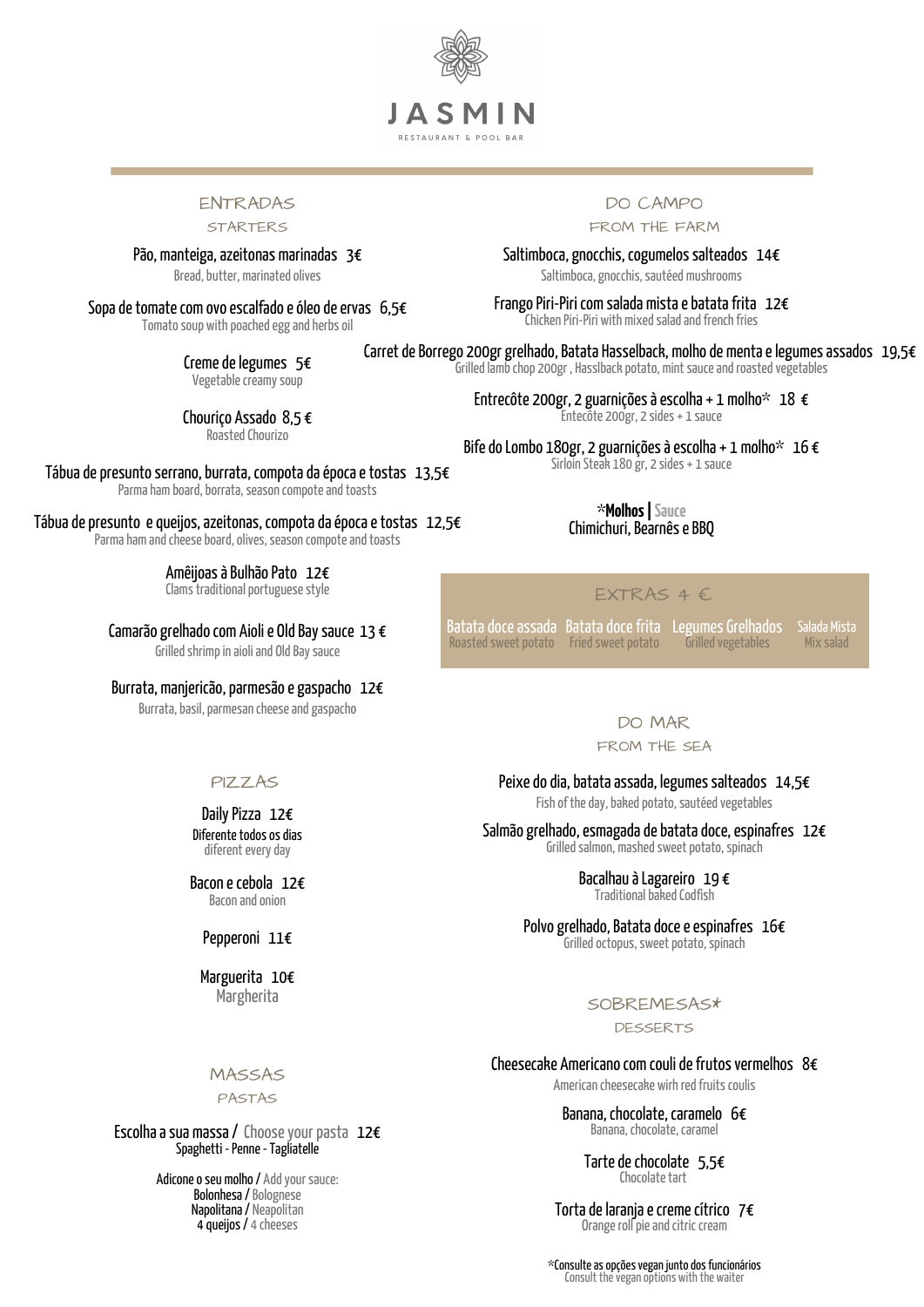

# GOOD OLD CLASSICS SEASON COCKTAILS

**MOJITO 7,5€**

Rum / Hortelã / Sumo de lima / Açúcar / Água com gás Rum / Fresh mint / Fresh lime juice / Sugar / Sparkling water

> **PIÑA COLADA 7,5€** Rum / Creme de côco / Sumo de ananás Rum / Coconut cream / Pineapple juice

**SEX ON THEBEACH 8€** Vodka/Licordepêssego/Sumodelaranja/Sumodearando Vodka / Peach schnapps / Orange juice / Cranberry juice

> **CAIPIRINHA 7,5€** Cachaça/ Açúcar/Sumodelima Cachaça(sugar canespirit)/Sugar/Limejuice

**MARGARITA 8,5€** Tequila/TripleSec/Sumodelima Tequila/TripleSec/Limejuice

**FRUITYDAQUIRI 8€** Rum / Sumo de lima / Aroma de fruta à escolha Rum / Lime juice / Fruit aroma as you like

**PORNSTAR MARTINI 9€** Vodka/Licorde maracujá/Licordebaunilha/Sumodelimão/Puréde maracujá/Espumante Vodka / Passion fruit liquor / Vanilla liquor / Lemon juice / Passion fruit purée / Sparkling wine

# MOCKTAILS

**VIRGIN PIÑA COLADA 5,5€** Cremedecôco/Sumodeananás Ollie's Kids Club ALE D'OLIVEIRAS

Coconut cream / Pinneapple juice

### **VIRGIN MOJITO 5,5€**

Sumo de lima / Açúcar / Água com gás / Hortelã Lime juice / Sugar / Sparkling water / Fresh mint

### **S.FRANCISCO 5,5€**

Sumodelaranja/Limão/Pêssego/ Manga/ Ananás/Groselha Orange Juice / Lemon / Peach / Mango / Pineapple / Grenadine

### **STRAWBERRYLEMONADE 5,5€**

Puré de morango / Sumo de lima / Açúcar / Água com gás Strawberry purée / Lime juice / Sugar / Sparkling water

### **WATERMELON COOLER 5,5€**

Melancia / Sumo de lima / Açucar / Água com gás Watermelon/Limejuice/Sugar/Sparkling water

**GIN BASILSMASH 7,5€** Gin/Sumodelimão/ Xaropedeaçúcar/ Manjericão Gin/Lemonjuice/Sugarsyrup/Basil

**FRENCH MARTINI 7,5€** Vodka / Xarope de mirtilo / Sumo de ananás Vodka/Blueberrysyrup/Pineapplejuice

**MANGORANGEBREEZE 8€** Rum / Manga/Laranja/Sumodelimão Rum / Mango/ Orange/Lemonjuice

**PORTO TONIC 7,5€** Porto Branco Seco / Água tónica / Lima / Limão / Hortelã Dry Port / Tonic water / Lime / Lemon / Fresh mint

> **BLUEBERRYSPRINT 8€** Vodka/Limonada/ Xaropede mirtilo Vodka/Freshlemonade/Blueberrysyrup

**WATERMELON COLADA 8,5€** Malibu/Cremedecôco/Sumodelima/ Melancia Malibu / Coconut cream / Lime juice / Watermelon

# **ESPIRITUOSOS**

### SPIRITS

**GIN**

Gordons 7,5€ Hendricks 13€

**VODKA** Smirnorff 7,5€ GreyGoose 14€

**RUM** Bacardi 7,5€ Havana 7 years 11€

**TEQUILA** OlmecaBlanco 7,5€ Olmeca Reposado 8,5€

**WHISKY** JackDaniels 8,5€ JonhWalkerBlack 11€